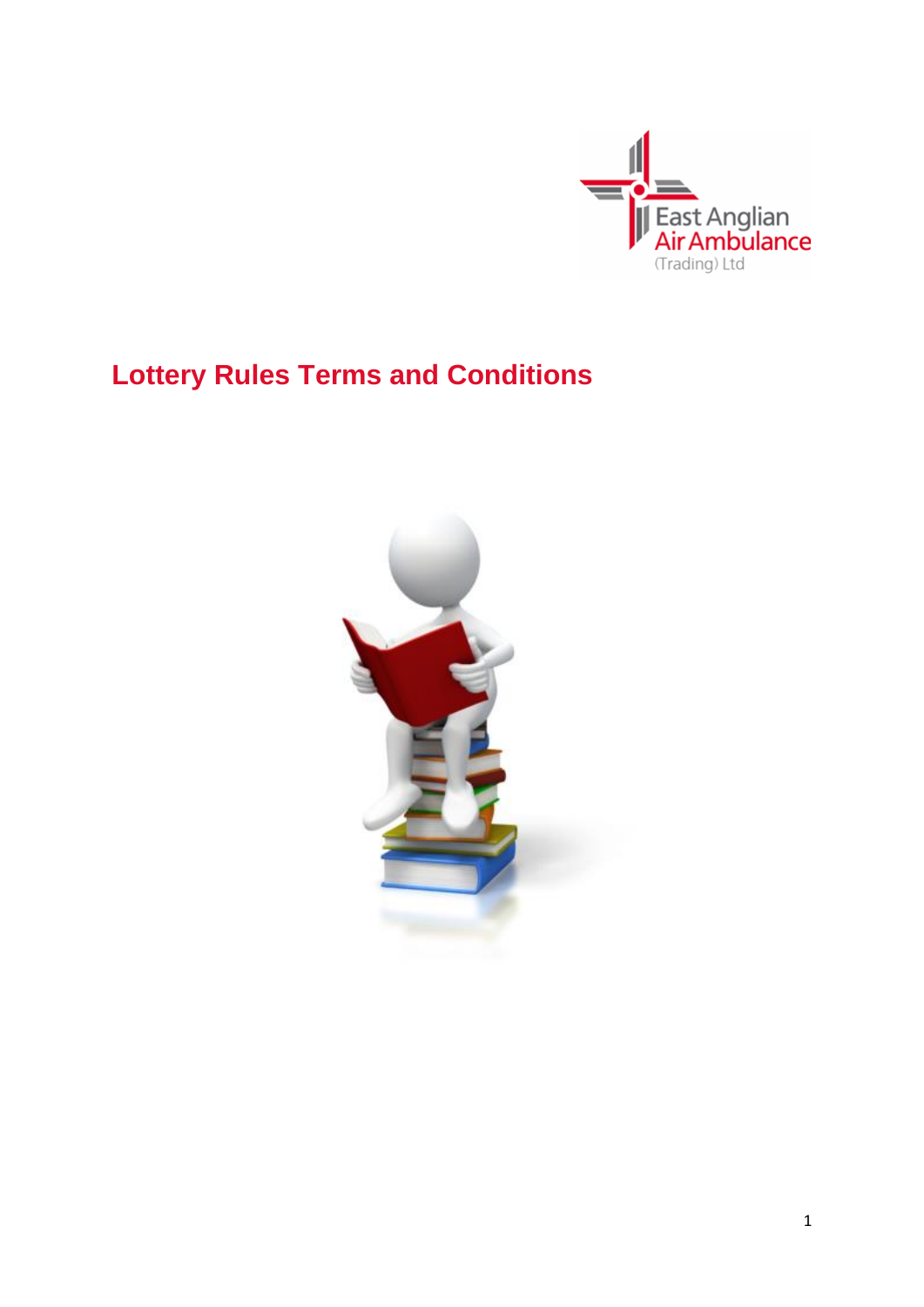| <b>Title</b>                   | EAAA (Trading) Ltd<br>Lottery Rules, Terms & Conditions                          |                                                              |
|--------------------------------|----------------------------------------------------------------------------------|--------------------------------------------------------------|
| Author/Owner                   | Carolyn Causton                                                                  |                                                              |
| Approved by                    | <b>Head of Direct Marketing</b>                                                  | Date: February 2020                                          |
| <b>Current Version</b>         | $\overline{4}$                                                                   |                                                              |
| <b>Document Change History</b> |                                                                                  |                                                              |
| Version                        | Date                                                                             | Author/Editor                                                |
| 1                              | January 2018                                                                     | Carolyn Causton<br><b>Elle Green</b><br><b>Sam Demetriou</b> |
| $\overline{2}$                 | March 2019                                                                       | Carolyn Causton                                              |
| 3                              | December 2019                                                                    | Simon Judd                                                   |
| $\overline{4}$                 | February 2020                                                                    | Simon Judd                                                   |
| 5                              | <b>March 2020</b>                                                                | Simon Judd                                                   |
| <b>Document Summary</b>        |                                                                                  |                                                              |
| <b>Review date</b>             | Annually and as required with changes to policies,<br>procedures and legislation |                                                              |
| Linked<br>procedural documents |                                                                                  |                                                              |
| Document applicable to         | <b>Trading Subsidiary</b><br>All staff, Trustees and volunteers                  |                                                              |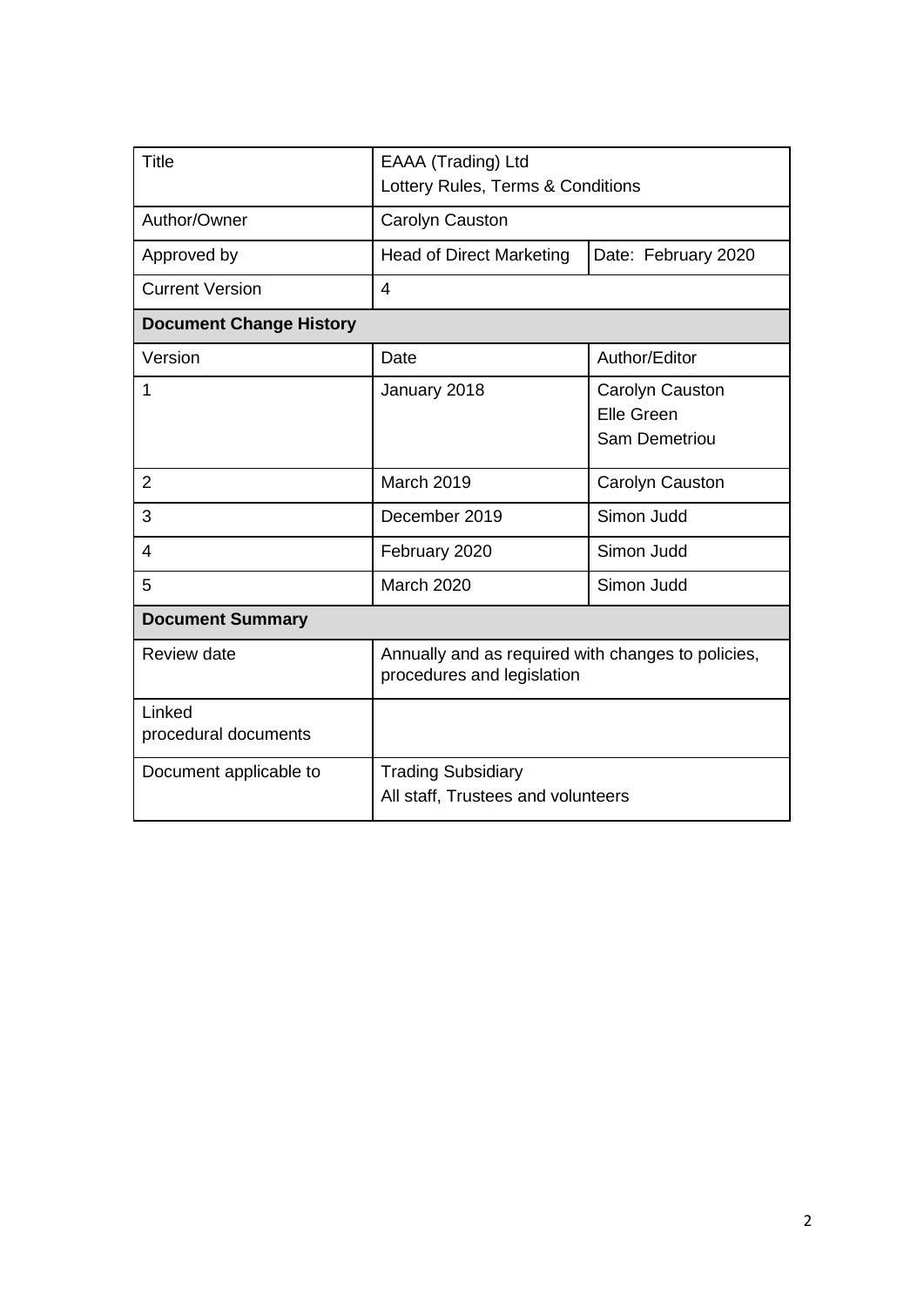The following are the terms and conditions of the East Anglian Air Ambulance charity lottery. By completing the player application form, you agree that you have read and understood these terms and that they will apply to and govern your participation in the lottery. If you do not agree with any of the terms and conditions, you should not accept them, in which case you will not be eligible to participate in the lottery.

#### 1. Lottery Rules

East Anglian Air Ambulance Lottery is a weekly draw. Each chance costs £1 per week and upon receipt of your application we will issue you with a unique membership number which will be entered into the draw each week. The winning numbers will be displayed weekly on the lottery page of www.eaaa.org.uk. You may call 03450 669 999 to request a list of winning numbers. If you are one of our lucky winners there is no need to check your numbers as we will notify you by post as soon as possible.

## 2. Rules for play

- 2.1. The lottery is only open to persons aged 18 years or over. Members joining the lottery must confirm that they are 18 years of age or over. It is an offence for persons under the age of 16 to attempt to join the lottery.
- 2.2. All prizes are set, there is no alternative.
- 2.3. Players are limited to a maximum of 10 plays per week.
- 2.4. The draw will take place every Friday (except where a Friday falls on a public holiday and then the draw will take place on the nearest possible working day) at the Norwich office of the East Anglian Air Ambulance by use of a computerised random number generator. The draw is witnessed each week and the results are recorded.
- 2.5. The winners will be published on our website [www.eaaa.org.uk.](http://www.eaaa.org.uk/)
- 2.6. It is the members' responsibility to keep us notified of any change of address details. All winning cheques will be sent to the member's recorded address.
- 2.7. All proceeds, after the deduction of prizes and expenses, shall be deemed as a donation to the East Anglian Air Ambulance charity which you have supported.
- 2.8. All advanced payments received from a lottery member are held in a separate account by East Anglian Air Ambulance (Trading) Ltd and credited upon receipt to the relevant amount of lottery draws in advance.
- 2.9. No payments will be accepted by Credit Card, in line with Gambling Commission guidelines.
- 2.10. Any application for entry into the lottery may be rejected for any reason by discretion of the Responsible Person, C. Causton.
- 2.11. Winners' initials and locations will be published on our website.
- 2.12. East Anglian Air Ambulance (Trading) Ltd is not responsible in any way whatsoever for delays in payments being received.
- 2.13. Any lottery entry may be terminated at the discretion of East Anglian Air Ambulance (Trading) Ltd with any unused monies refunded.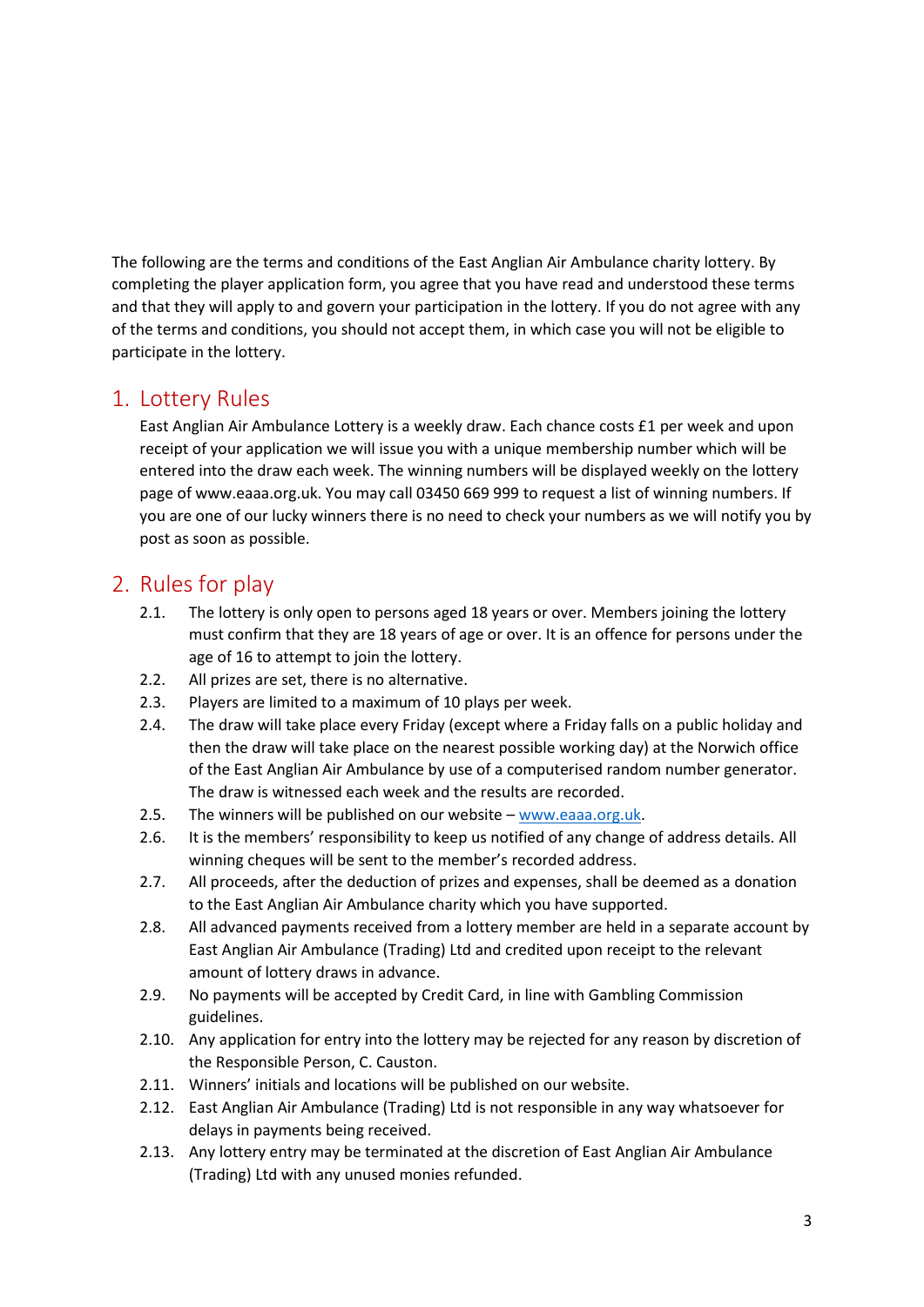- 2.14. East Anglian Air Ambulance (Trading) Ltd reserves the right to reclaim any prizes issued in error.
- 2.15. Any prize unclaimed for a period of six months from the date of the draw will be deemed to be, and applied as if it were, a donation to the East Anglian Air Ambulance Charity.
- 2.16. We will provide any player with a full history of their lottery membership, including complete payment and winnings history upon request.
- 2.17. East Anglian Air Ambulance (Trading) Ltd may change the rules of the lottery at any time and at their discretion. Customers will be notified of any changes to the rules on the www.eaaa.org.uk website before they come into effect.
- 2.18. The East Anglian Air Ambulance lottery is licenced by with the Gambling Commission under certificate number 000-003319-N-102952-010.

#### 3. Pausing or cancellation of subscription and refunds

3.1. Subscribers of the lottery can cancel at any time. Please inform the Charity by ringing 03450 669 999, or email lottery@eaaa.org.uk, or in writing to:

The Friends of the East Anglian Air Ambulance Lottery Hangar E Gambling Close Norwich Airport Norwich NR6 6EG.

If you subscribe by standing order and you wish to cancel your subscription, it is your responsibility to cancel the standing order with your bank. (The Charity does not have the authority to amend or cancel a standing order). If we are notified of a subscribers' death, any refund requested from unused subscriptions will only be payable to the deceased subscribers' estate. Supporting documentation may be required. If any next of kin would like to continue the subscription any unused monies will pass on with the subscription. They will be given further information regarding payment methods to renew the subscription. (Proof of identity/age/supporting documentation, may be required). If no one wishes to continue the subscription and a refund is not required, the number will cease to be valid and any unused portion of the subscription will be donated to the East Anglian Air Ambulance charity.

When a supporter cancels their lottery membership, if there is a balance on their account, they are entered into the draw until the balance is less than £1. After this the balance will be treated as a donation to the charity. It is noted that the supporter could request a refund for this up to six months after cancelling. In these cases, the money would be repaid. No provision is made for this due to the immaterial amounts involved.

3.2. If you wish to pause your membership for a period or one or more months, if you pay by direct debit this can be done by contacting the Charity by ringing 03450 669 999, or email lottery@eaaa.org.uk, or in writing to:

The Friends of the East Anglian Air Ambulance Lottery Hangar E Gambling Close Norwich Airport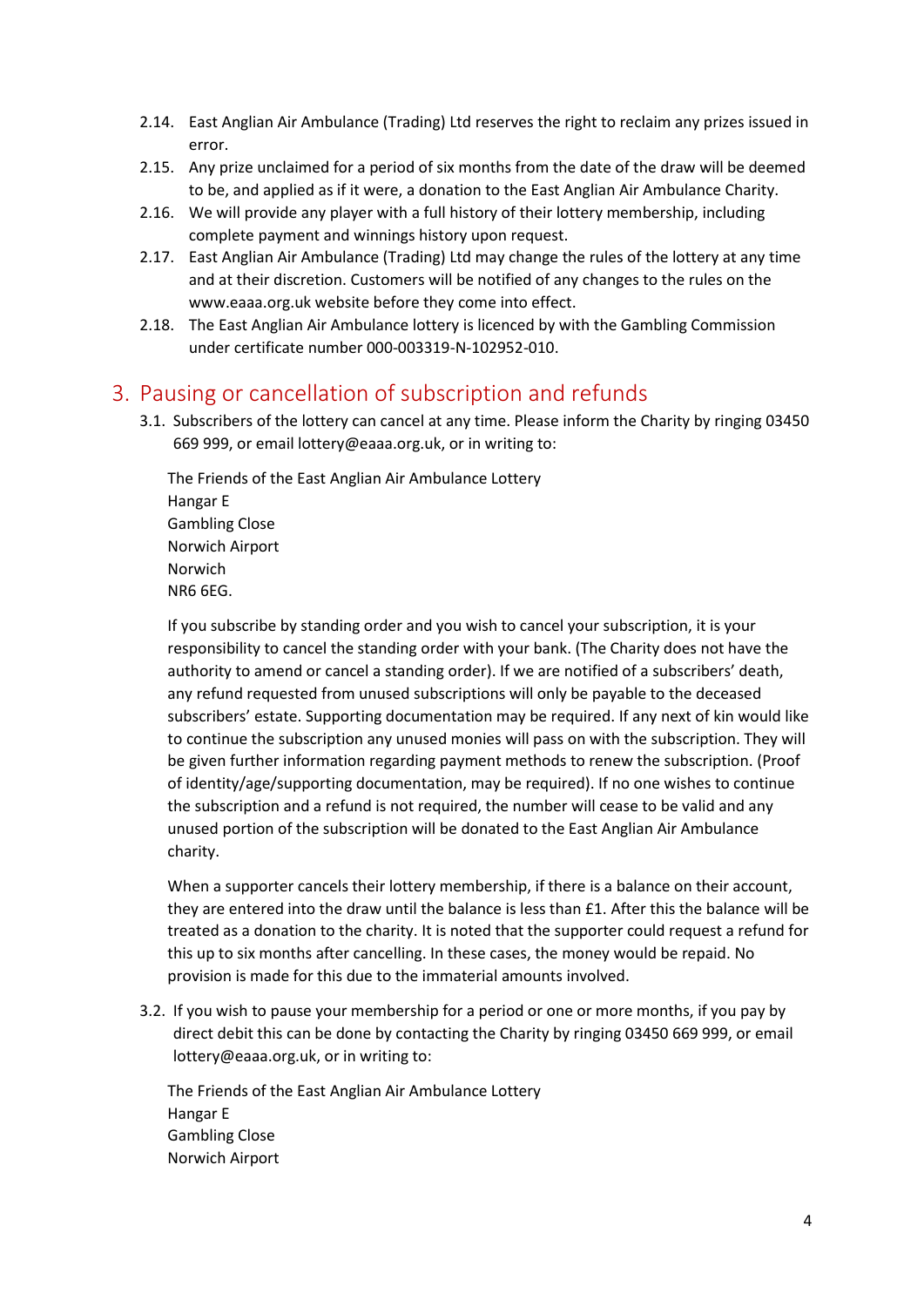### 4. Customer funds – segregation and disclosure

Payments received in advance of the lottery draw are accounted for and reconciled monthly with the bank and the lottery software.

We qualify for the basic customer fund rating with regards to holding funds received in advance. The funds are kept in a bank account in the charity, thus separate from the trading subsidiary and these are shown as a creditor and corresponding debtor on the management accounts.

Trustees have deemed this account as separate and the funds are not included in the working capital of the charity.

No credit is granted to individual customers. If a customer has not paid, they are not entered into the draw.

New players paying monthly will be debited £5 per play as a first payment of any new Direct Debit instructions, followed by £4.34 per month thereafter. This is to ensure the player holds enough credit in their account in the case of beginning during a '5 week month' period.

Credit of four weeks' play is granted to a small selection of approved lottery agents by means of an invoice.

#### 5. Liability

The Charity cannot accept liability for loss/theft or delays for:

- 5.1. Any payments/ forms/ communications sent by post or email or for any delay in payments through the banking system
- 5.2. Any event beyond the reasonable control of the Charity

#### 6. Data protection

EAAA will never sell or share your information with any other organisation for marketing purposes. Data that is collected from you is used solely by the Charity to process your entry into the weekly lottery, to inform you if you have a prize or to send news updates and promotions of the Charity according to your preferences. You can read our full Data Protection and Privacy statement on our website: [www.eaaa.org.uk/privacy-policy](https://www.eaaa.org.uk/privacy-policy)

#### 7. Complaints Procedure

East Anglian Air Ambulance (Trading) Ltd aims to ensure that any issue regarding the lottery that you may have is dealt with promptly, efficiently and in confidence. If you wish to make a complaint then please contact the Head of Direct Marketing & Supporter Insight in the first instance by one of the following methods: telephone: 03450 669 999, email: info@eaaa.org.uk or in writing to Friends of East Anglian Air Ambulance, Hanger E, Norwich Airport, Gambling Close, Norwich NR6 6EG.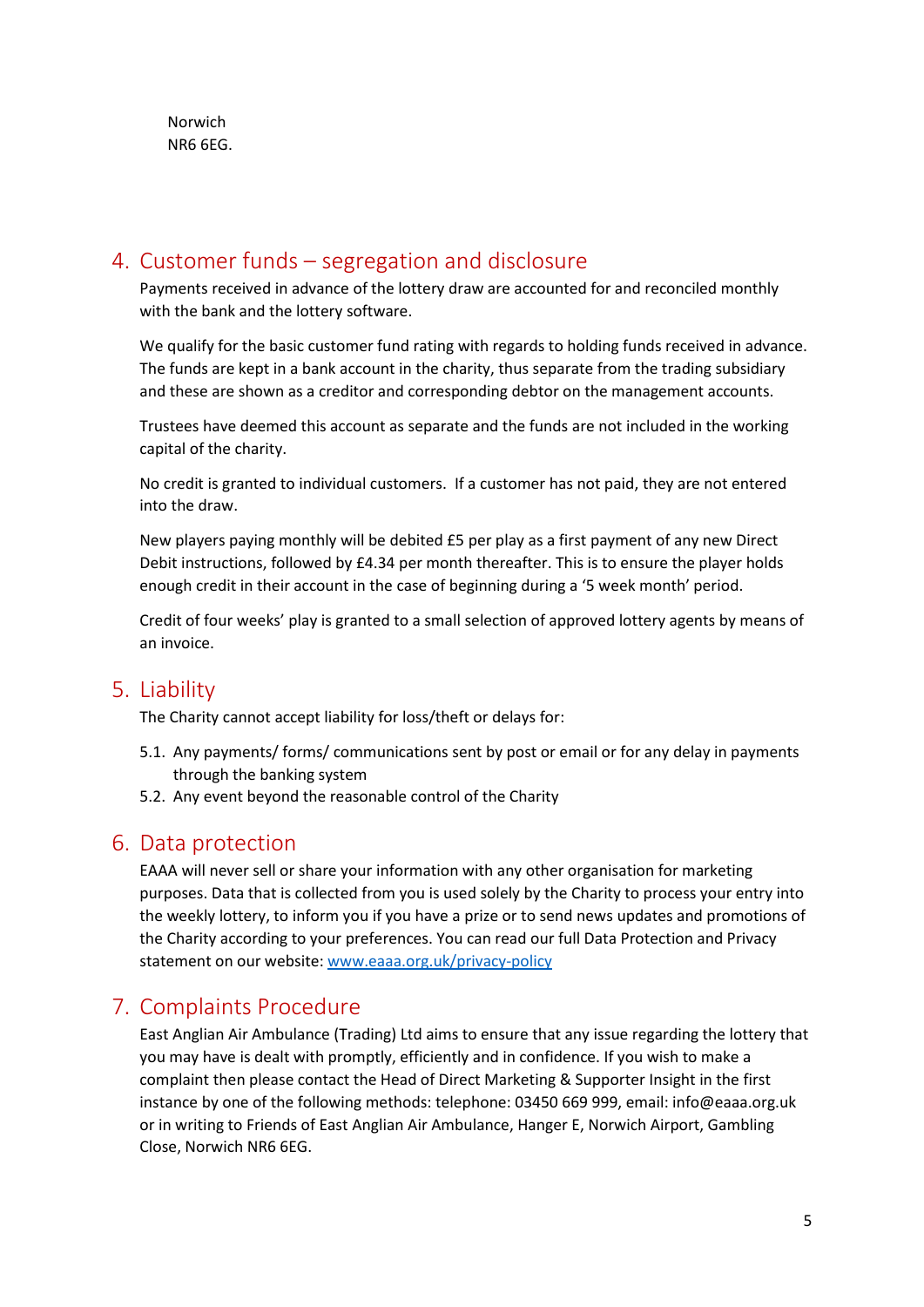The Charity will send acknowledgment of your complaint along with a copy of our complaints procedure within seven working days. Your complaint will be fully investigated and a response issued within a further 10 working days. If you are still not happy with the response to the issue you will then be referred to the Gambling Commission's registered responsible persons at our office address, C. Causton. If the matter cannot be resolved internally by the charity, it would then be referred to our Alternate Dispute Resolution (ADR) provider, IBAS (Independent Betting and Adjudication Service) for further advice. IBAS can be contacted by phone on 020 7347 5883 or by email at adjudication@ibas-uk.co.uk, and further details are available at www.ibasuk.com/. Claims that cannot be resolved internally can also be filed and handled independently online at ec.europa.eu/.

For further information on how we handle complaints, including how key events and incidents are recorded, please read our full policy here[: www.eaaa.org.uk/making-a-complaint](https://www.eaaa.org.uk/making-a-complaint)

#### 8. Problem Gambling

- 1. Whilst we'd love as many people as possible to support us by playing the East Anglian Air Ambulance lottery, helping members of the public gamble in a responsible way is even more important. Please make sure you bear the following in mind:
	- a. Gambling should be entertaining and not seen as a way of making money
	- b. Avoid chasing losses
	- c. Only gamble what you can afford to lose
	- d. Keep track of the time and amount you spend gambling
	- e. If you need to talk to someone about problem gambling then contact GamCare. GamCare is a registered charity that provides confidential telephone support and counselling to anyone who is affected by problem gambling. GamCare can be contacted confidentially on their helpline on 0845 6000 133. You can also visit the GamCare website for more information and advic[e www.gamcare.org.uk](http://www.gamcare.org.uk/)
- 2. If self-exclusion is requested, we will close any player's lottery membership(s) for a minimum period of six months during which time the membership(s) cannot be reinstated. During this period, the lottery system will ensure that the individual does not open a new membership by referencing their post card and surname.
- 3. If East Anglian Air Ambulance (Trading) Ltd is made aware of an application to participate in the lottery from a person that has previously excluded themselves from participating in gambling, or is a suspected problem gambler, the application will be rejected and current entries removed. The prospective customer will be advised in writing of the reasons for the rejection and referred to GamCare. The customer's details will be logged in the charity's database for the purposes of possible exclusion from future participation in the lottery.
- 4. Communication between East Anglian Air Ambulance (Trading) Ltd and any customer that self-excludes from gambling will be conducted as per the Self-exclusion Process.